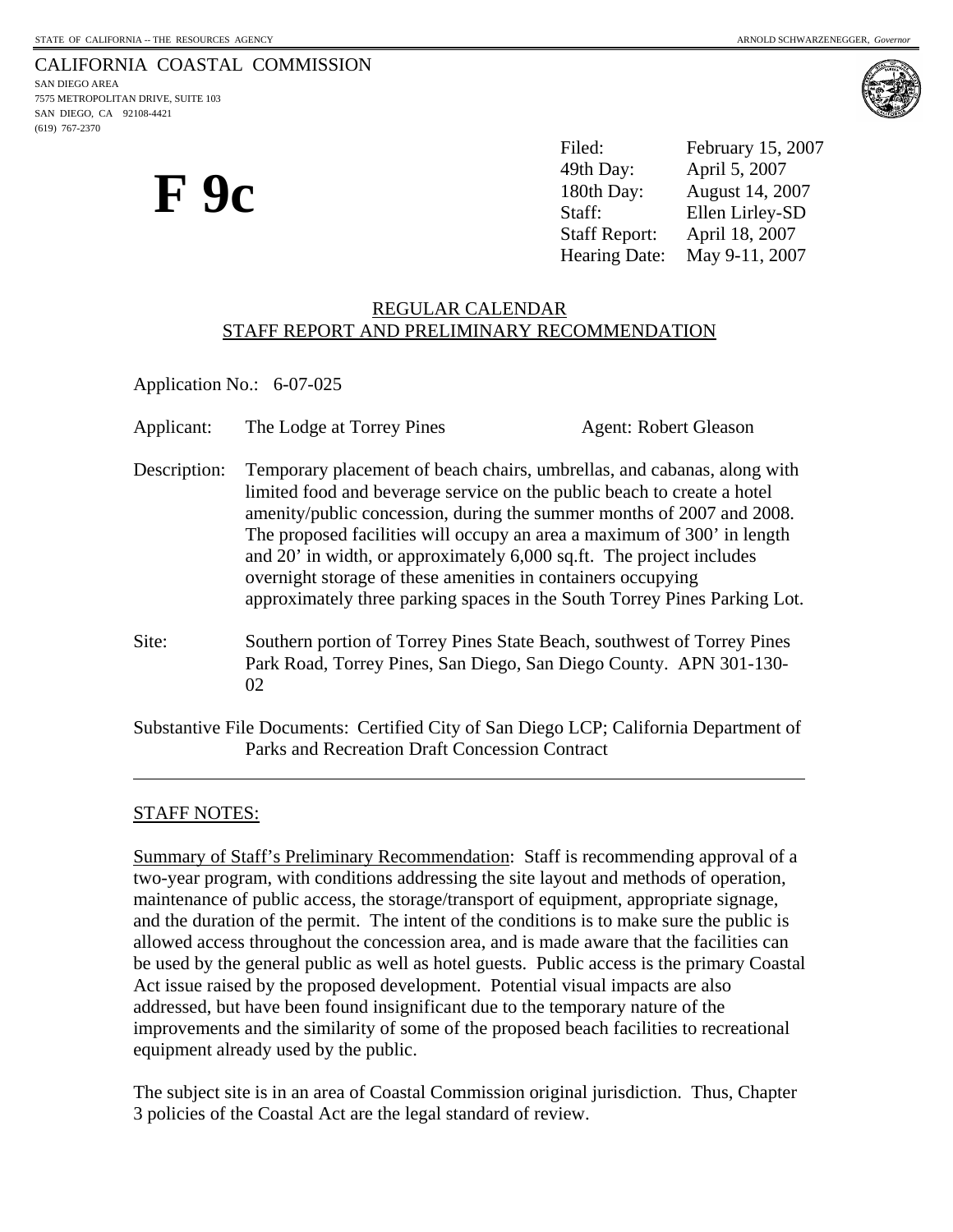### I. PRELIMINARY STAFF RECOMMENDATION:

l

The staff recommends the Commission adopt the following resolution:

# **MOTION:** *I move that the Commission approve Coastal Development Permit No. 6-07-025 pursuant to the staff recommendation.*

# **STAFF RECOMMENDATION OF APPROVAL:**

Staff recommends a **YES** vote. Passage of this motion will result in approval of the permit as conditioned and adoption of the following resolution and findings. The motion passes only by affirmative vote of a majority of the Commissioners present.

### **RESOLUTION TO APPROVE THE PERMIT:**

The Commission hereby approves a coastal development permit for the proposed development and adopts the findings set forth below on grounds that the development as conditioned will be in conformity with the policies of Chapter 3 of the Coastal Act. Approval of the permit complies with the California Environmental Quality Act because either 1) feasible mitigation measures and/or alternatives have been incorporated to substantially lessen any significant adverse effects of the development on the environment, or 2) there are no further feasible mitigation measures or alternatives that would substantially lessen any significant adverse impacts of the development on the environment.

II. Standard Conditions.

See attached page.

III. Special Conditions.

The permit is subject to the following conditions:

 1. Final Revised Plans. **PRIOR TO THE ISSUANCE OF THE COASTAL DEVELOPMENT PERMIT**, the applicant shall submit to the Executive Director for review and written approval, final site and operations plans, in substantial conformance with the plan identified as The Lodge at Torrey Pines, Beach Access Program Operations Plan, dated February, 2007, but that shall be revised to include the following:

a. The site plan shall be reversed, such that the beach chairs and umbrellas are at the northern end of the proposed site, and the beach cabanas are at the southern end of the site.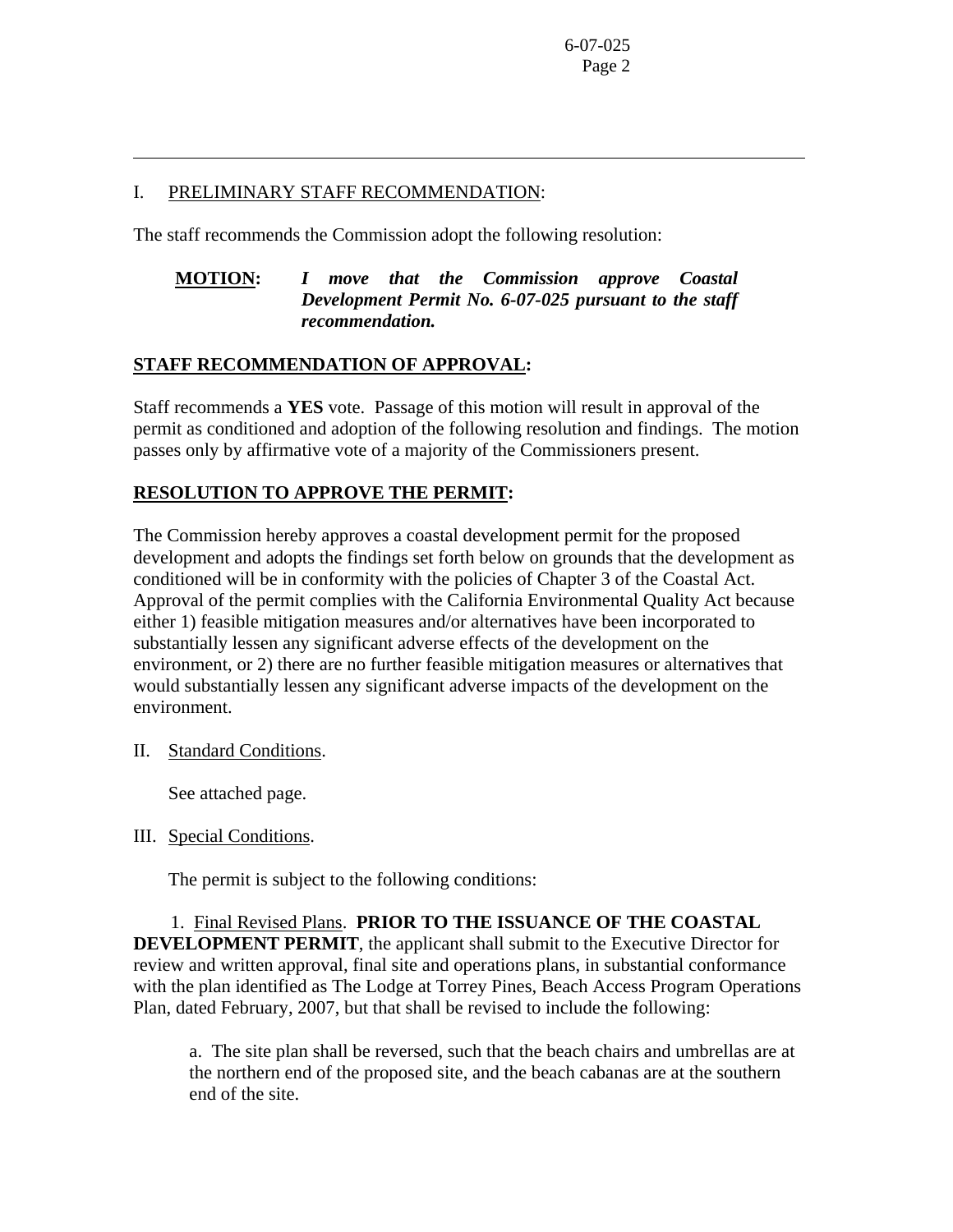b. The location for storage of the beach equipment overnight during the summer months shall be located within the South Torrey Pines Parking Lot, but outside marked parking stalls to the extent possible. No signage is permitted on the storage containers

c. The full ten sets of beach chairs and umbrellas (20 chairs, ten umbrellas total) shall be set up and available every day the program is in operation. However, the number of rented cabanas set up each day may vary according to reservations, but cannot exceed 25% of the total, approximately 6,000 sq.ft. site (i.e., cabanas may not occupy an area greater than 1,500 sq.ft.).

d. Motorized transport may operate on the beach only during two periods each day, in the morning and in the evening, to deliver and retrieve the beach equipment. Any interim deliveries of food or other supplies shall be conducted on foot from the parking lot.

e. The proposed beach shuttle shall operate, or be available to operate, daily from May  $16^{th}$  to September  $30^{th}$  of each year.

The permittee shall undertake development in accordance with the approved final plans. Any proposed changes to the approved final plans shall be reported to the Executive Director. No changes to the approved final plans shall occur without an amendment to this coastal development permit unless the Executive Director determines that no amendment is legally required.

 2. Facilities Available to the Public. The proposed facilities shall be available to any member of the public, as well as hotel guests. Beach chair/umbrella may be used free of charge by anyone, and may be reserved from one month ahead of time up to 6:00 p.m. the day before the proposed use. Unreserved chair/umbrella sets are available to anyone on a first come, first serve basis. Cabanas may be reserved from one month ahead of time up to 6:00 p.m. the day before the proposed use, and are available to anyone at a daily rental of \$100.

 3. Signage Plan. **PRIOR TO THE ISSUANCE OF THE COASTAL DEVELOPMENT PERMIT**, the applicant shall submit to the Executive Director for review and written approval, a signage plan including the following features:

a. Signs not exceeding 1' by 2' or 18" square, and not more than four feet in height above the sand, advising that the area where the beach equipment is placed, as well as the facilities therein, is open to the public. The signage shall also describe the details of the beach shuttle program and the method of making reservations. Said signs shall be mounted on stakes and placed in the sand daily at the north and south ends of the proposed site.

b. A similar sign shall be mounted on the South Torrey Pines Parking Lot kiosk, in a location readily seen by the public.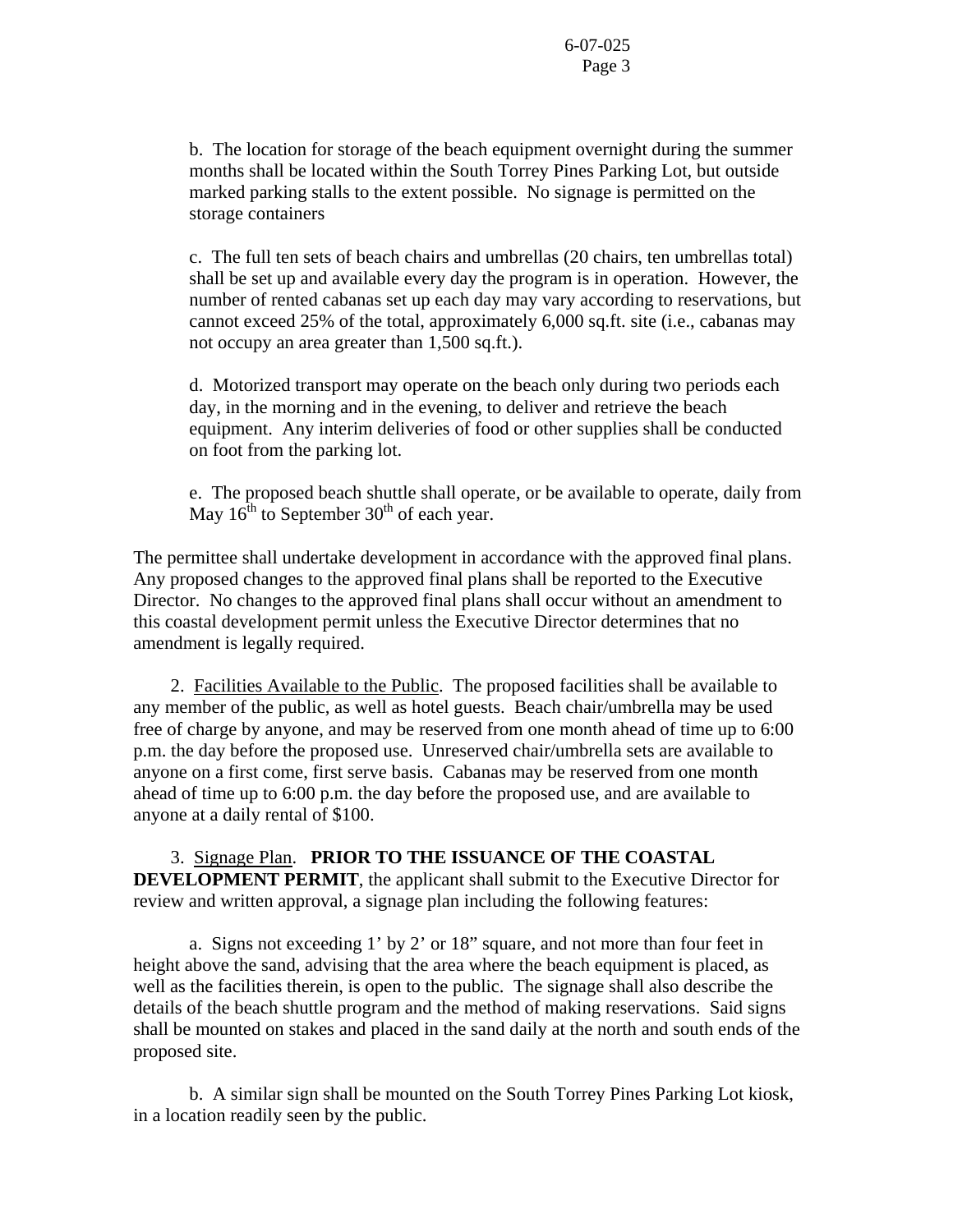c. Pursuant to State Parks contractual requirements, all signage and printed program materials may include both The Lodge at Torrey Pines and State Parks logos. However, no signage of any type is permitted on the cabanas or umbrellas.

The permittee shall undertake development in accordance with the approved signage plan. Any proposed changes to the approved signage plan shall be reported to the Executive Director. No changes to the approved signage plan shall occur without an amendment to this coastal development permit unless the Executive Director determines that no amendment is legally required.

 4. Daily Set Up and Take Down. No beach equipment (chairs, umbrellas, side tables or cabanas), ice chests or other food containers, signage, or any other program materials shall be left on the beach overnight. All facilities will be set up and taken down daily and stored overnight in the storage containers in the South Torrey Pines parking lot.

 5. Term of Permit. The subject permit authorizes the proposed activities from mid-May to the end of September during 2007 and 2008 only. Any continuation of the program for 2009 or beyond will require a new coastal development permit. Any application for a future permit shall include documentation of how the facilities operated in 2007 and 2008 with respect to public versus private use. The documentation may consist of daily or weekly counts, and may tally results in either actual numbers or percentages.

 6. Condition Compliance. Within 90 days of Commission action on this coastal development permit amendment, or within such additional time as the Executive Director may grant for good cause, the applicants shall satisfy all requirements specified in the conditions hereto that the applicants are required to satisfy prior to issuance of this permit. Failure to comply with this requirement may result in the institution of enforcement action under the provisions of Chapter 9 of the Coastal Act.

### IV. Findings and Declarations.

The Commission finds and declares as follows:

 1. Detailed Project Description. The applicant proposes placement of beach chairs, side tables, umbrellas, and cabanas within a designated area south of Lifeguard Station #1 at Torrey Pines State Beach. The chairs would be arranged in sets including two chairs, one umbrella and one side table, with a maximum of ten such sets proposed for daily use. There are also a maximum of ten cabanas proposed, with nine available to anyone and one used by hotel employees to serve food and drink. The facilities are proposed to be located approximately one-quarter mile south of the South Torrey Pines parking lot, and will occupy approximately 6,000 sq.ft. of sandy beach, being arranged in a linear strip approximately 20 feet in width and a maximum of 300 feet in length. The applicant proposes to provide these amenities seasonally, operating on weekends from mid-May to mid-June and from Labor Day to the end of September, and daily from mid-June to Labor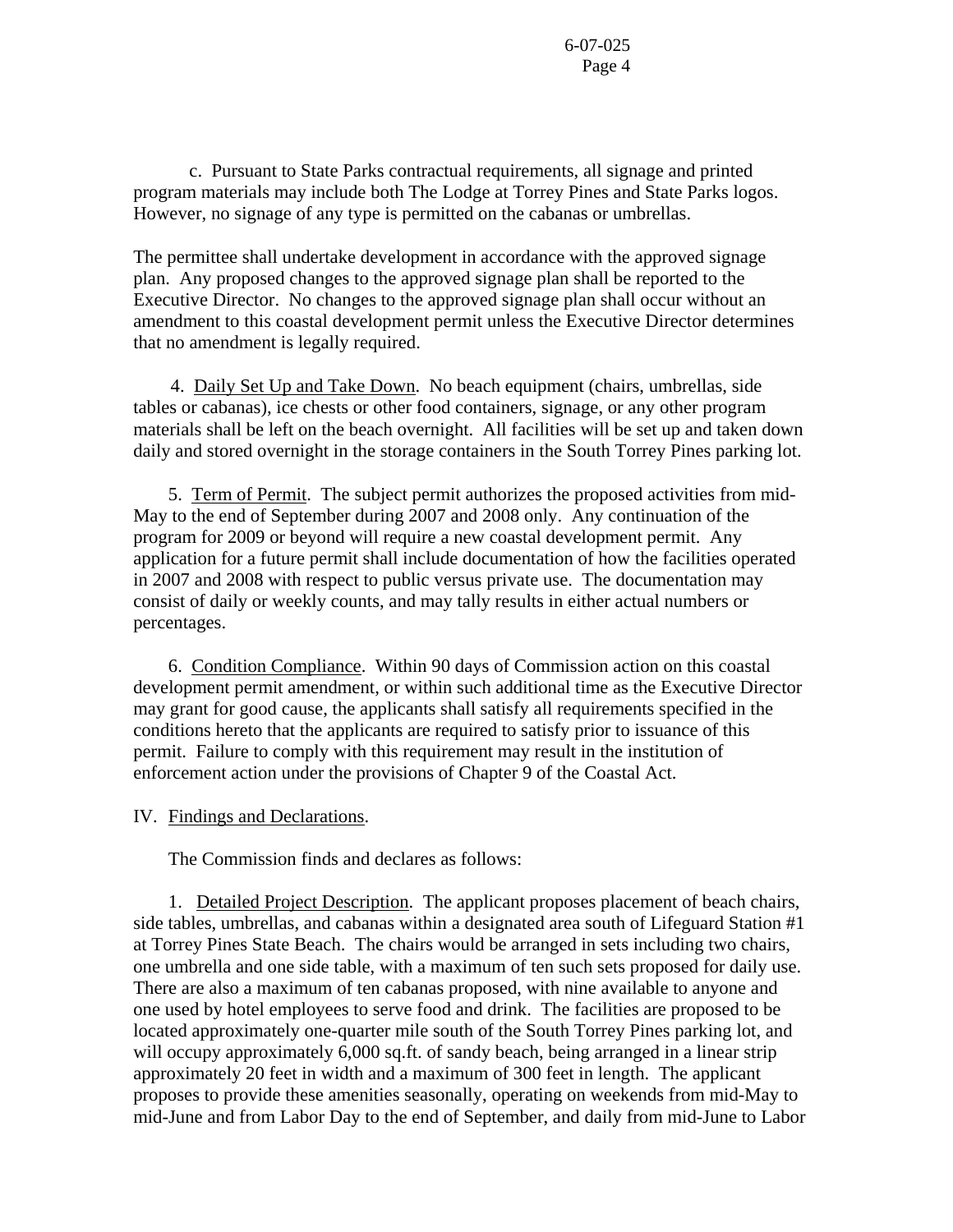Day. No program is proposed between the end of September and mid-May of the following year. The current application is for a two-year program, consistent with the contract given the applicant by the California Department of Parks and Recreation (State Parks), who owns and operates Torrey Pines State Beach. The equipment will be transported from the South Torrey Pines parking lot to the beach site using a small motorized vehicle called a "mule" which is the same type of vehicle used by State Parks on the beach.

These amenities are proposed to be available to both hotel guests and the general public, and may be reserved up to one month in advance by either group. The beach chairs and umbrellas are free, and, if there are any unreserved sets on any given day, these will be made available on a first-come, first-served basis to anyone. The cabanas are also available to each group and may also be reserved, but a \$100 daily rental fee is charged for their use, such that hotel guests are more likely to avail themselves of this service than the general public. The food and beverage service, which includes both full lunches and snacks (no hot food), is available to anyone. The proposal includes a beach shuttle service from The Lodge at Torrey Pines to transport hotel employees, hotel guests, and members of the public to the beach daily. The facilities are proposed to be set up at approximately 8:00 a.m. each morning and removed at approximately 7:30 each night. The chairs and cabanas will be stored in two storage trailers proposed to occupy three parking spaces along the southern edge of the South Torrey Pines State Beach parking lot.

Torrey Pines State Beach is a State Parks holding located geographically within the City of San Diego. Although the City has a certified LCP, the specific project site is in the Coastal Commission's area of original jurisdiction, being comprised of tidelands. Thus, Chapter 3 of the Coastal Act is the legal standard of review, with the City's certified LCP used for guidance.

 2. Public Access/Use of Public Parkland. The following Coastal Act policies addressing public access are most applicable to the proposed development, and state, in part:

### **Section 30210**

 In carrying out the requirement of Section 4 of Article X of the California Constitution, maximum access, which shall be conspicuously posted, and recreational opportunities shall be provided for all the people consistent with public safety needs and the need to protect public rights, rights of private property owners, and natural resource areas from overuse.

#### **Section 30211**

 Development shall not interfere with the public's right of access to the sea where acquired through use or legislative authorization, including, but not limited to, the use of dry sand and rocky coastal beaches to the first line of terrestrial vegetation.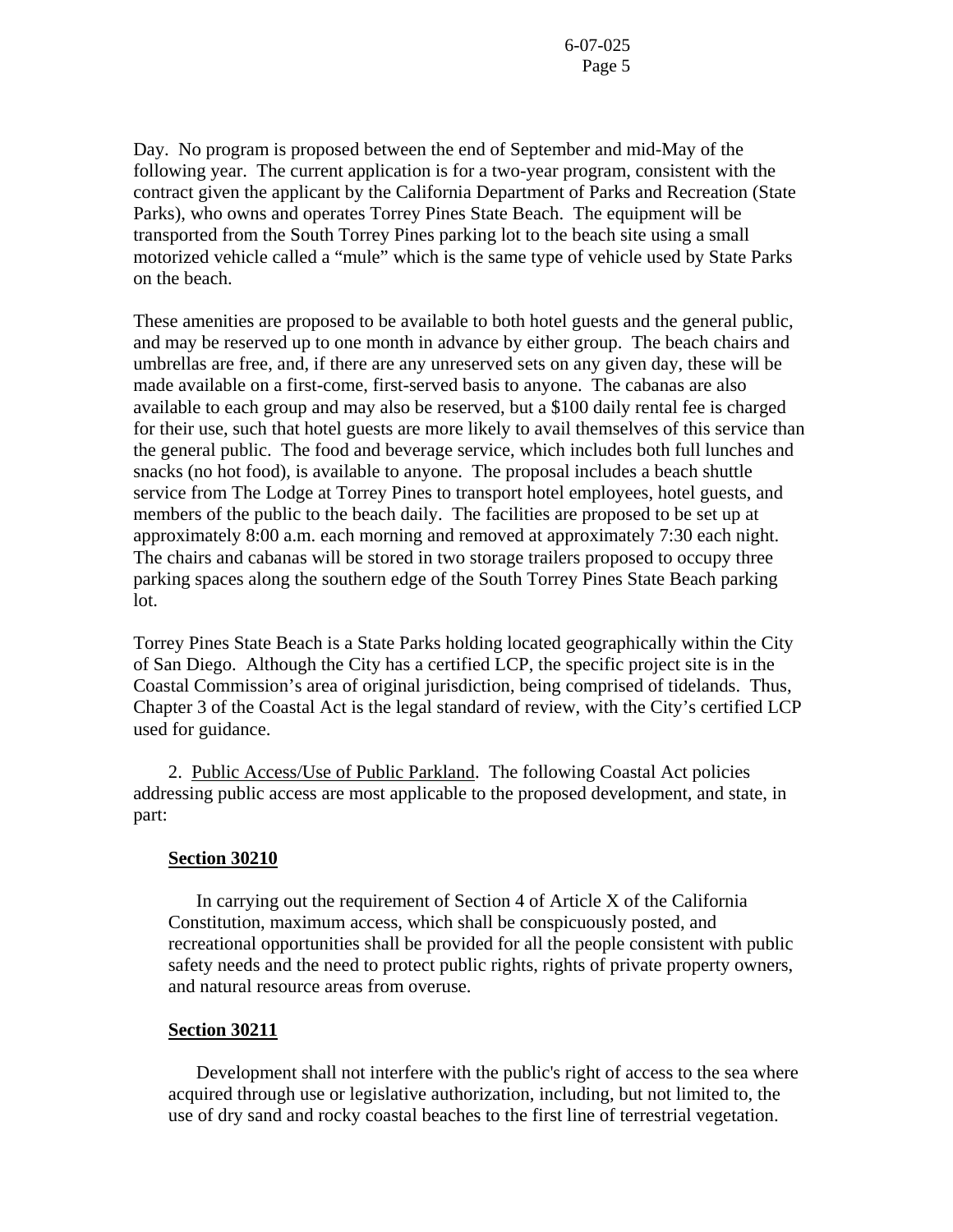### **Section 30212**

 (a) Public access from the nearest public roadway to the shoreline and along the coast shall be provided in new development projects except where:

 (1) it is inconsistent with public safety, military security needs, or the protection of fragile coastal resources,

(2) adequate access exists nearby, or,

(3) agriculture would be adversely affected. …

#### **Section 30213**

 Lower cost visitor and recreational facilities shall be protected, encouraged, and, where feasible, provided. Developments providing public recreational opportunities are preferred. …

#### **Section 30220**

 Coastal areas suited for water-oriented recreational activities that cannot readily be provided at inland water areas shall be protected for such uses.

#### **Section 30221**

 Oceanfront land suitable for recreational use shall be protected for recreational use and development unless present and foreseeable future demand for public or commercial recreational activities that could be accommodated on the property is already adequately provided for in the area.

### **Section 30604(c)**

 (c) Every coastal development permit issued for any development between the nearest public road and the sea or the shoreline of any body of water located within the coastal zone shall include a specific finding that the development is in conformity with the public access and public recreation policies of Chapter 3 (commencing with Section 30200).

The proposed site is an existing public beach, a portion of the southern extent of Torrey Pines State Beach. It is a widely popular beach, attracting local, regional, and even international visitors. However the area south of Lifeguard Station One is not used nearly as intensely as the area to the north. The specific proposed project location is approximately 100 yards south of the lifeguard station, or approximately a quarter mile south of the southern edge of the South Torrey Pines parking lot. The facilities will occupy an approximately 20-foot wide linear area no more than 300 feet in length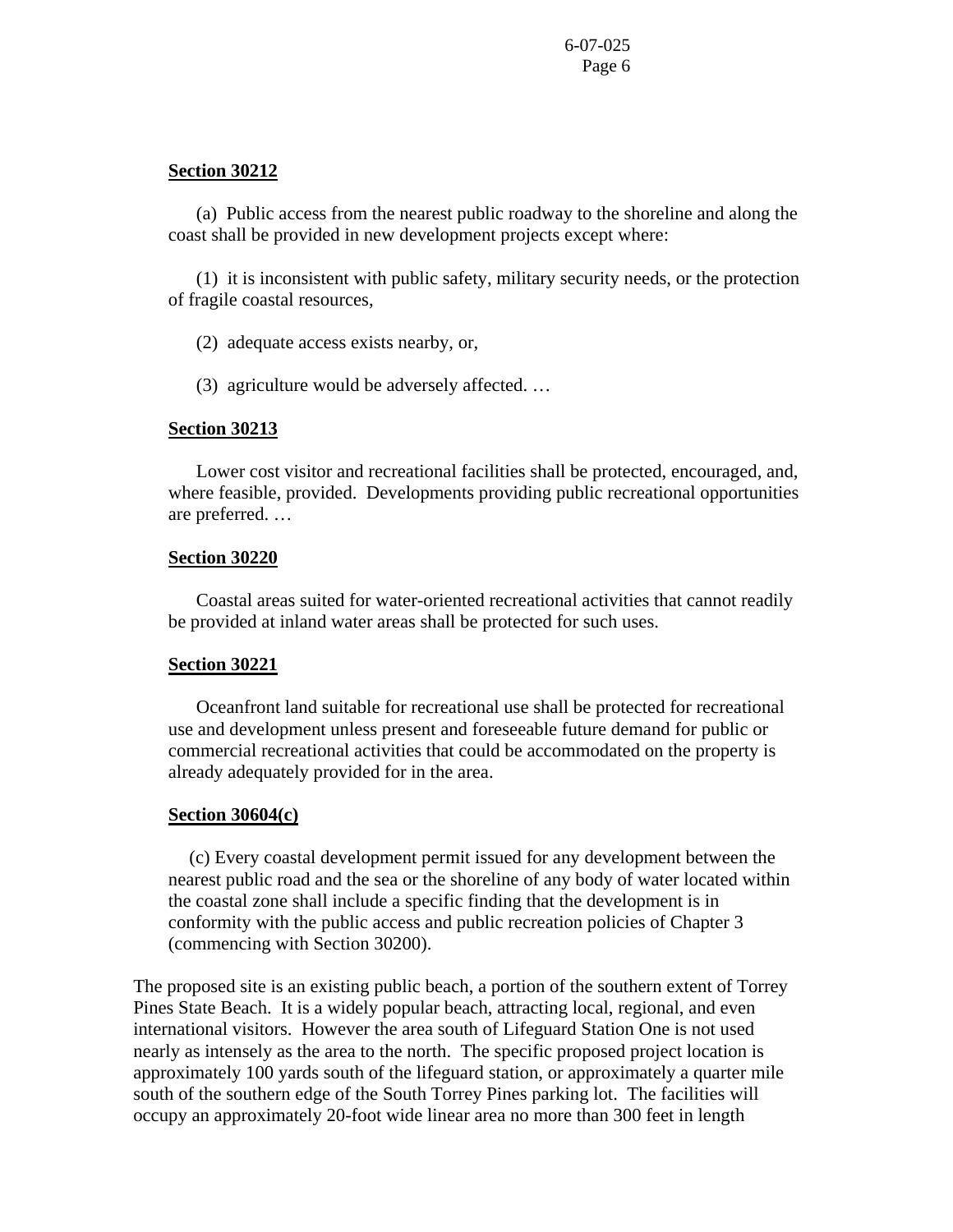(approximately 6,000 sq.ft.), and, per the State Parks' approval, all amenities and personnel must remain at least 60 feet from the toe of the bluff. In addition, the facilities will typically be placed approximately 100 feet landward of the mean high tide line, although that, of course, varies daily. Operations are expected to be interrupted, or cancelled, on days of very high tides, where not enough beach will be available for the proposed beach amenities.

The applicant is a resort hotel located on the bluffs overlooking this area of beach, although there is no direct access to the beach from the hotel. However, the hotel proposes to operate a beach shuttle for guests, and anyone else who has reserved the facilities, to minimize the number of cars parking in the public beach parking lots. The applicant proposes to operate the program pursuant to a concessions contract with State Parks incorporating the applicant's Beach Access Program Operations Plan. Although the applicant expects the facilities to be used primarily by hotel guests, any member of the public can use or reserve the chairs at no charge, or reserve one of the cabanas, which rent at \$100 a day for both hotel guests and the public alike. Cabana reservations are taken until 6 p.m. the evening before the reserved date, and only as many cabanas as have been reserved, plus the service cabana, are proposed to be set up each day of the program. The applicant also proposes that not all ten sets of chairs may be set up each day, with only five sets set up on weekdays.

As mentioned previously, the chairs, cabanas, umbrellas and food service equipment are proposed to be kept in two 8' by 20' storage containers in the South Torrey Pines parking lot. As proposed, the storage units will occupy approximately three existing public parking spaces within the lot, and will remain in that location throughout the months the program is in operation. The equipment will be transported to and from the storage units daily by a small motorized vehicle called a "mule." Such trips are proposed during only two periods each day, one to set up the facilities in the morning and the other to take them down and return them to storage in the evening.

While the proposed facilities are a hotel amenity, they are also proposed as a public amenity. The public is as free to reserve the facilities, or to occupy unreserved beach chairs, as any hotel guest. Public benefits of such a program include use of beach equipment not otherwise provided to the public, availability of limited food and service where none now exists, and potential use of the proposed beach shuttle service, which will benefit the public as a whole by reducing the number of cars needing space in the public parking lot. Parking stalls in the public lot are at a premium during the summer months, when the proposed program will be in effect. For these reasons, the Commission finds it appropriate that the proposed facilities should be allowed within the public beach.

However, because this is primarily a private operation on a public beach, several significant public access issues are raised. Although the facilities are proposed to be available to anyone, it is critical that they not present a "private" appearance, such that the general public would hesitate to use them. As proposed, when traveling along the beach from the South Torrey Pines parking lot, the public must pass the cabanas first, in order to reach the free beach chairs and umbrellas. The project must be conditioned to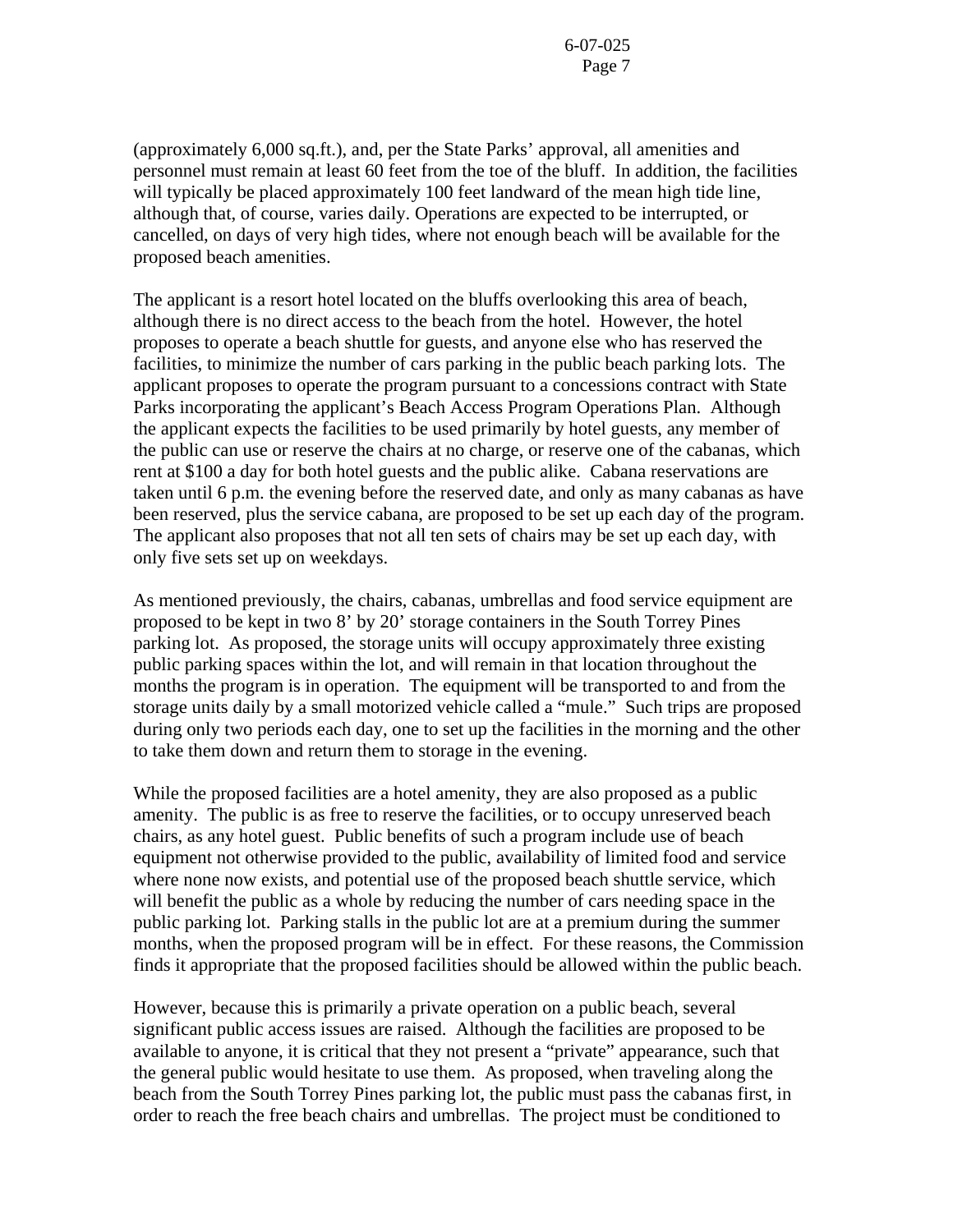ensure that the public retains the ability to access and enjoy the beach areas north, south, and seaward of the facilities. Appropriate signage must inform the general public that the facilities are for public use, and it must describe how to reserve the facilities and how the public may avail themselves of the beach shuttle service. Use of public parking spaces for the storage of the beach equipment must not usurp use of the parking lot by the general public, and motorized vehicles on the beach must not interfere with the public's recreational enjoyment of the beach.

The proposed program operated during part of the summer of 2006, with permission of State Parks. It was reported to Commission enforcement staff by members of the public, and the applicant was made aware that a coastal development permit was required. By that time, the summer season was over and the equipment removed, so the applicant has submitted the subject coastal development permit application to operate the program for the next two summers. The main concerns raised by the public were the frequency of motorized vehicles on the beach during prime beach hours, the appearance of a private operation on the public beach, and the visual impact of the cabanas viewed against the pristine bluffs in this area of the shoreline.

Special Condition #1 addresses most of the identified concerns and will assure that the amenities are available and used by the public to the greatest degree possible. The condition requires that the applicant submit a revised operations plan incorporating a number of additional provisions. First, the proposed beach equipment arrangement must be reversed, by placing the chair/umbrella units to the north within the proposed site, and placing the cabanas to the south. Thus, people parking in the beach parking lot can readily avail themselves of these free beach amenities, without having to pass the row of cabanas to reach them. Second, usurpation of public parking space in the South Torrey Pines parking lot must be minimized to the extent possible. It appears there are some areas of the parking lot adjacent to the paved parking area, where it may be possible to locate the storage containers, thus occupying no, or fewer, marked parking stalls. However, even if the storage containers do occupy three existing public parking spaces, this should not result in an adverse impact, as it is at least partially offset by the proposed beach shuttle from the hotel.

The condition further requires that the full ten sets of free chair/umbrella units be set up daily every day the program operates, rather than just on weekends. Since cabanas must be reserved by 6:00 p.m. the day before the proposed use, only as many cabanas as are reserved need be set up daily, along with the service cabana, that will have snacks available for public purchase. Consistent with Commission actions on temporary events on public beaches, this condition requires that no more than 25% of the site should be occupied by fee-based facilities (i.e., cabanas; however, the service cabana is not included in the 25% limitation). In addition, as currently proposed, motorized vehicles may only operate twice daily to set up and remove the beach amenities. The proposed times for these trips are around 8:00 a.m. and 7:30 p.m., when public use of the beach is minimal. Should the need arise to deliver food or other supplies to the service cabana during the day, this condition requires that these items must be transported on foot from the parking lot. In addition, the proposed beach shuttle from The Lodge at Torrey Pines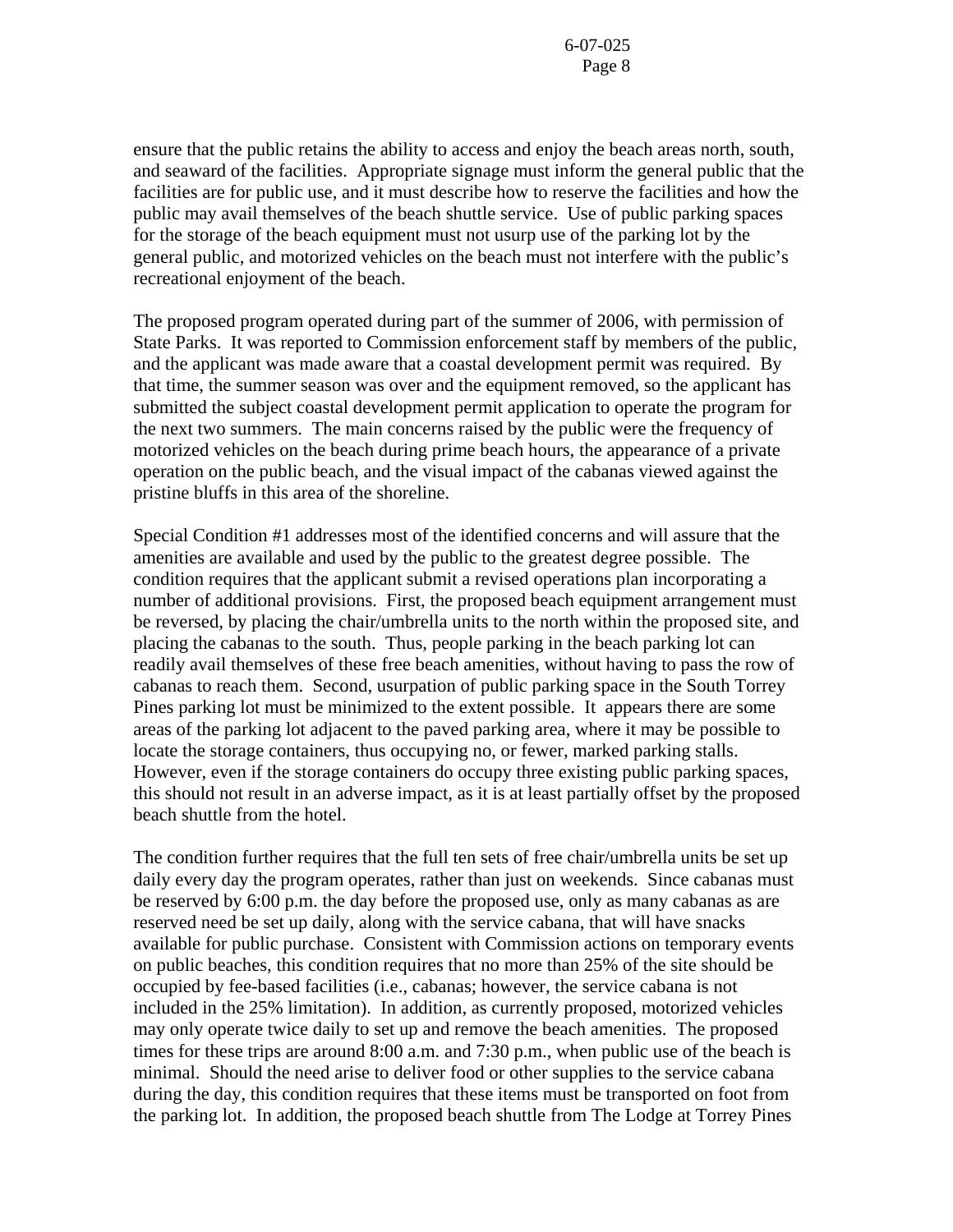to the South Torrey Pines parking lot must operate daily, or be available for operation should anyone wish to avail themselves of that service.

Special Condition #2 further emphasizes that the proposed facilities are all available for public use. Special Condition #3 requires the placement of signs to make sure the public is aware of the proposed amenities. Small-scale signs are required to be placed at either end of the proposed linear beach amenity site, as well as on the parking lot kiosk. Also, Special Condition #4 stipulates that all proposed facilities are to be removed from the beach overnight and stored in the appropriate containers. Finally, Special Condition #5 limits the proposed activity to two years without further review by the Coastal Commission, consistent with the State Parks concession contract which is also for two years only. This provides the opportunity to analyze any unexpected impacts of the proposed program before authorizing the program to continue in future years.

Moreover, there will be plenty of room for the public to pass and repass while the program is in operation. The cabanas, and other equipment, are set up in an area that is further from the parking lot than the more popular areas of the beach, and thus, is less heavily used by the public. No areas will be "roped off" or delineated for exclusive use by hotel guests. Also, there is nothing that would stop any member of the public from setting up such a cabana, or other recreational equipment, on their own anywhere on the beach

In summary, the proposed hotel amenity and public concession on a public beach raises a number of serious issues, primarily concerning public access. Most important is that the public not be unduly disturbed by these operations, and that they are aware that use of the amenities is not restricted to guests of The Lodge at Torrey Pines. The proposed site is in a portion of Torrey Pines State Beach less heavily used by the public than areas to the north that are directly adjacent to the public parking lot. The program, however, is proposed to operate during the summer season when all areas of the beach receive their highest use. Special Condition #1 establishes restrictions limiting disturbance to the general public from this operation. The proposed operation will provide some offsetting benefits to the general public. The applicant is offering new amenities not previously available to the general public in this location, including limited food and beverage service that includes everything from fresh fruit, snacks and drinks to full cold lunches available for purchase daily while the program is in operation. In addition, the applicant's proposed beach shuttle service will reduce the number of vehicles belonging to Lodge guests now using the South Torrey Pines parking lot, making more parking spaces available there for the general public; this will help offset the use of a few parking spaces by the Lodge to store the beach equipment. As conditioned, the Commission finds the proposal consistent with the public access and recreation policies of the Coastal Act.

 3. Visual Resources. Section 30251 of the Coastal Act addresses the preservation and enhancement of visual resources, and states, in part: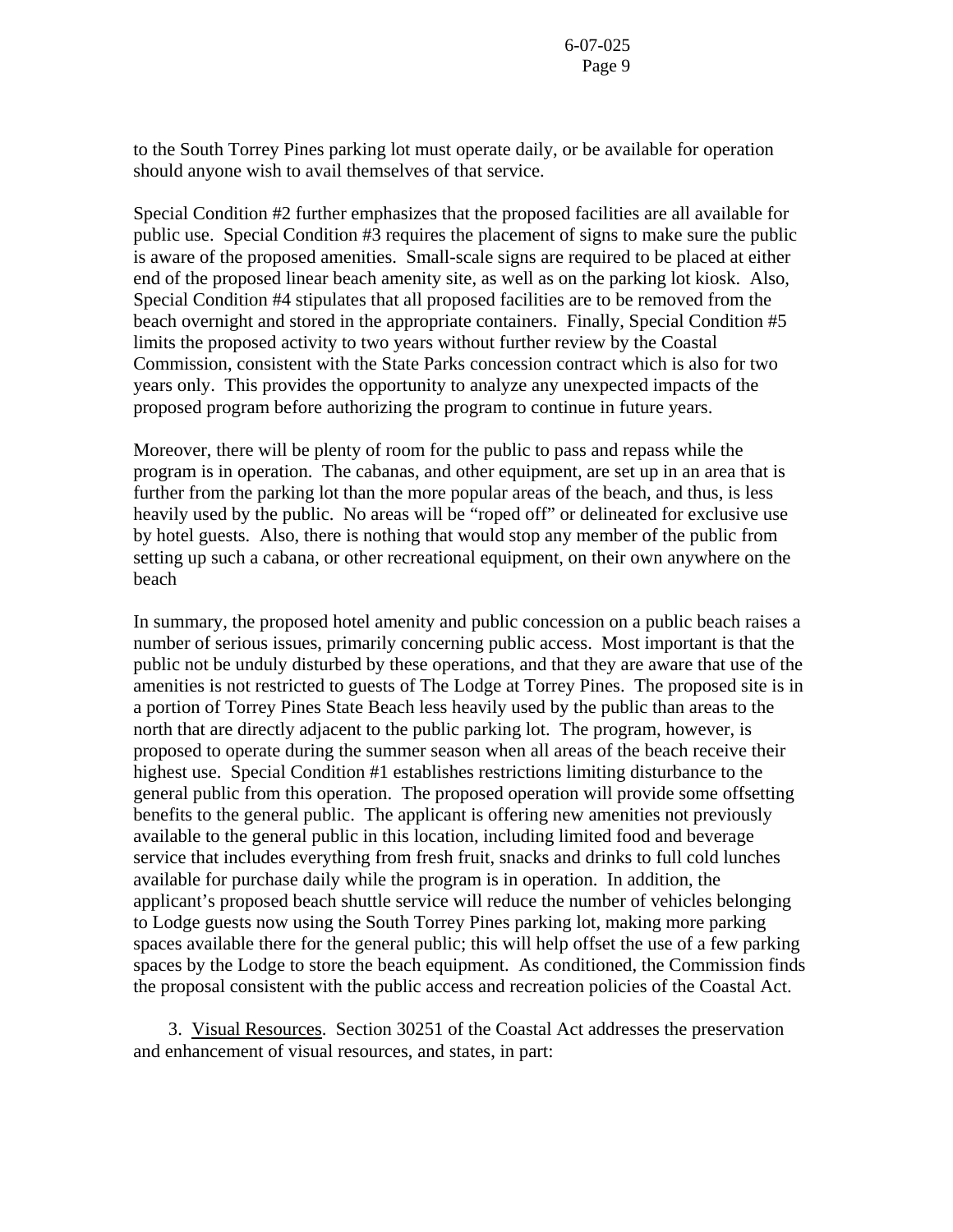### **Section 30251**

 The scenic and visual qualities of coastal areas shall be considered and protected as a resource of public importance. Permitted development shall be sited and designed to protect views to and along the ocean and scenic coastal areas, to minimize the alteration of natural land forms, to be visually compatible with the character of surrounding areas, and, where feasible, to restore and enhance visual quality in visually degraded areas. …

The entire California coastline is a scenic resource, but the proposed site is a location often seen on calendars and postcards. Here, the bluffs are roughly 300 feet high, nearly vertical, and topped with the greenery of the Torrey Pine forest. Because of concerns over bluff stability, the proposed beach amenities must be located at least sixty feet from the toe of the bluffs, per State Parks' requirements. The proposed beach cabanas are eight feet square and nine feet in height, and are made of green and cream striped canvas. The beach chair sets (two chairs, an umbrella and a side table) will each occupy an area approximately six feet by eight feet. The umbrellas and chair seats are dark green, and the rest of the furniture is natural wood tone.

Assessing potential visual impacts can be somewhat subjective, as what offends one person may please another. There is no question that the proposed amenities, particularly the cabanas, will be very visible on the beach, especially when viewed against the backdrop of the bluffs. Although they are temporary, being placed and removed daily throughout the summer season, they will be on the beach below the bluffs during most daylight hours when the greatest number of people are using the beach. Views of these bluffs are of regional and even statewide significance, but a nine-foot structure at the base of a 300' bluff would not appear too significant from offshore. The significance increases when viewed directly from the adjacent beach, where the cabanas would be in the forefront, obscuring portions of the base of the bluffs. However, the majority of people in very close proximity to the proposed beach amenities would be those actually using the amenities or purchasing food items from the service cabana. Moreover, some would view the beach equipment as a normal part of a popular swimming and surfing beach. Beach chairs and umbrellas brought by members of the public are found all along Torrey Pines State Beach, and small tents to provide shade for young children and infants have become popular as well. Although actual cabanas are not typical, they are allowed.

Special Condition #3 requires submittal of a signage program. While signage is necessary to make the public aware of both the availability of the beach equipment and how to reserve it, the signage is required to be of limited dimensions to minimize visual concerns. Only one small sign is required at either end of the proposed facilities to notify persons approaching from either the north or south. In addition, a similar sign is required to be posted conspicuously at the parking lot kiosk. The condition prohibits any signage on the cabanas or umbrellas, such that they will not be used as advertising venues.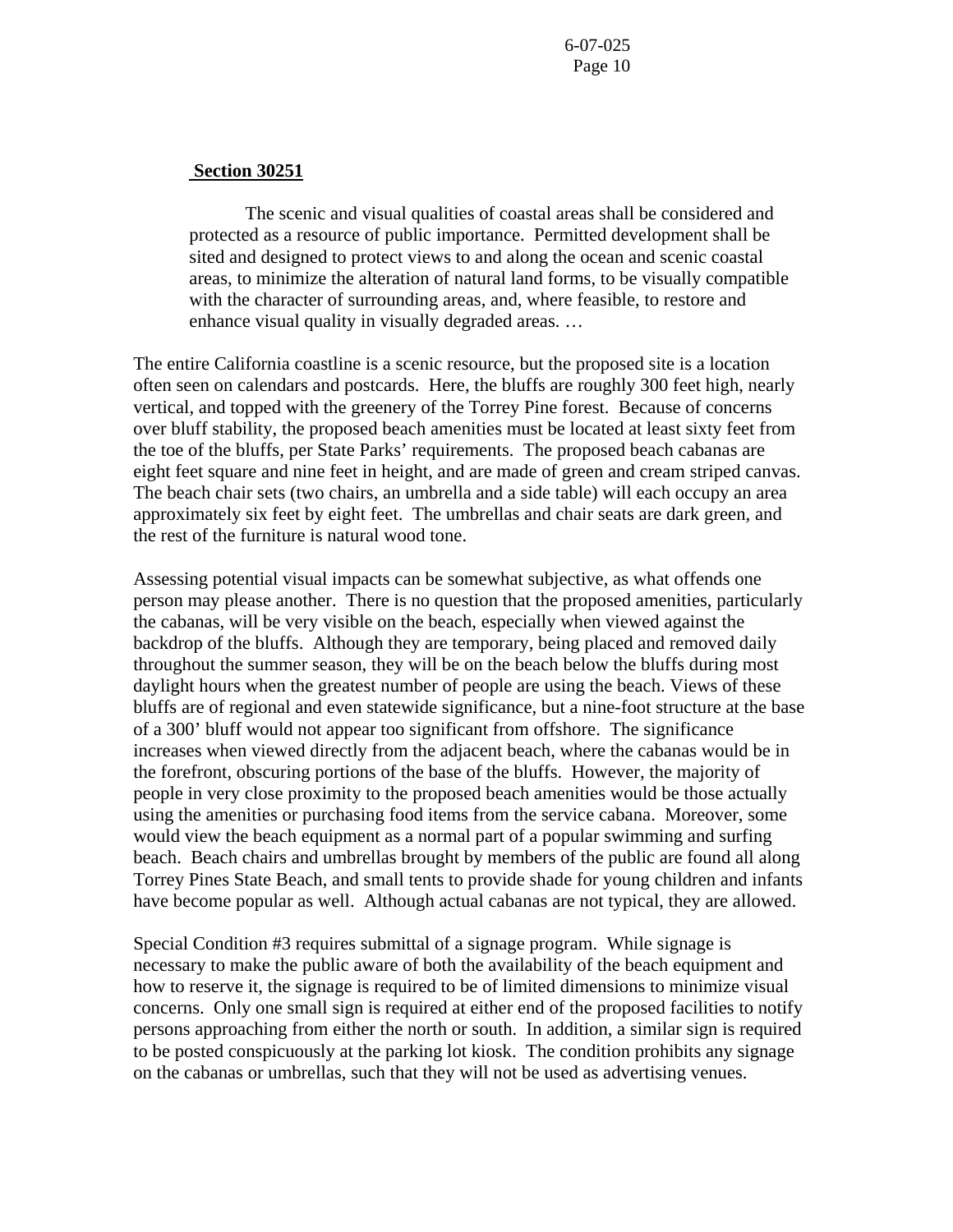The Commission acknowledges that the proposed development will be visible. However, the impact will be both temporary (summer months only) and intermittent (only portions of each day), and most of what will be seen can be seen on a daily basis along any San Diego County beach. The Commission further acknowledges that the proposed facilities will provide a new amenity to the general public, as well as to guests of the Lodge at Torrey Pines, and also notes the beneficial impacts of the proposed beach shuttle. Therefore, the Commission finds that the temporary and intermittent visual impacts of the proposed beach facilities are not significant from a statewide perspective, and are offset by the recreational and access enhancements of the proposal. Also, the required signage shall be the minimum necessary to advise the public of the availability of these facilities and services. Moreover, the activity is limited to the summers of 2007 and 2008 only, without further review by both State Parks and the Coastal Commission. If the experienced impacts of the proposed development are different or greater than currently anticipated, permits for future operations can be denied. Thus, the Commission finds the proposal, as conditioned, consistent with Section 30251 of the Coastal Act.

 4. Unpermitted Development. Unpermitted development occurred on the subject site during the summer beach season in 2006 including, but not limited to, the placement of beach chairs, umbrellas, and cabanas, along with limited food and beverage service on the public beach. While the applicant had the approval of State Parks for these activities, they did not have the required coastal development permit. This application seeks approval for these same activities from mid-May to the end of September during 2007 and 2008.

To ensure that the matter of unpermitted development is resolved in a timely manner, Special Condition #6 requires that the applicant satisfy all conditions of this permit, which are prerequisite to the issuance of this permit within 90 days of Commission action, or within such additional time as the Executive Director may grant for good cause.

Although development has taken place prior to submittal of this permit application, consideration of this application by the Commission has been based solely upon the Chapter 3 policies of the Coastal Act. Commission review and action on this permit does not constitute a waiver of any legal action with regard to the alleged violation nor does it constitute an admission as to the legality of any development undertaken on the subject site without a coastal permit.

 5. Local Coastal Planning. The City of San Diego has a fully-certified LCP and issues its own coastal development permits in all areas under its jurisdiction. However, the subject site is in an area of Coastal Commission original jurisdiction. Thus, Chapter 3 policies of the Coastal Act are the legal standard of review, and the LCP is used only for guidance. The proposed development is geographically within the University Community Plan area, and that plan encourages public access to the beach, including the provision of support facilities. Therefore, the Commission finds that approval of the proposed development, as conditioned, will not interfere with the City's implementation of its LCP where the City has permitting authority.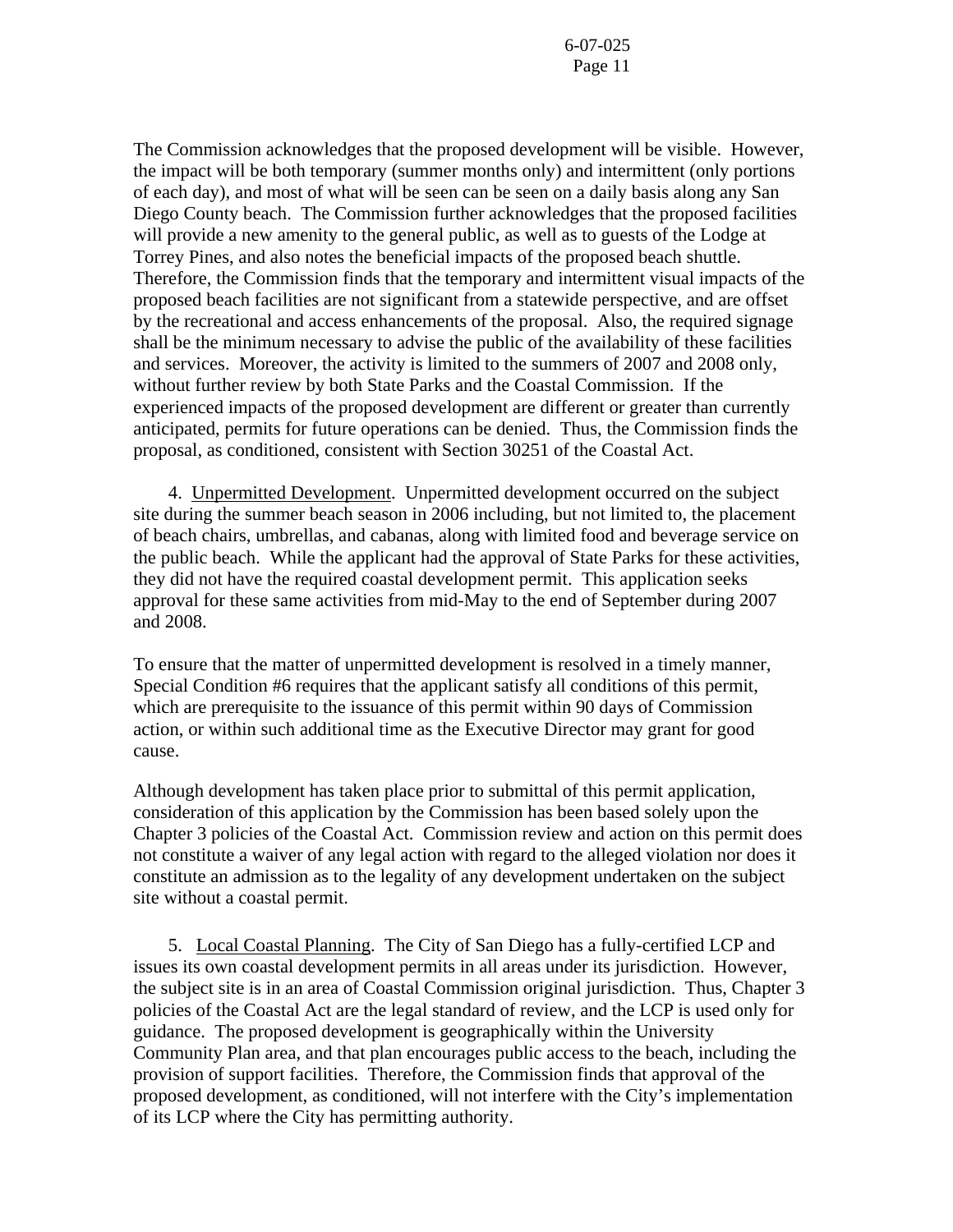6. Consistency with the California Environmental Quality Act (CEQA). Section 13096 of the Commission's Code of Regulations requires Commission approval of Coastal Development Permits to be supported by a finding showing the permit, as conditioned, to be consistent with any applicable requirements of the California Environmental Quality Act (CEQA). Section 21080.5(d)(2)(A) of CEQA prohibits a proposed development from being approved if there are feasible alternatives or feasible mitigation measures available which would substantially lessen any significant adverse effect which the activity may have on the environment.

The proposed project has been conditioned in order to be found consistent with the Chapter 3 policies of the Coastal Act. Mitigation measures, including conditions addressing public access, will minimize all adverse environmental impacts. As conditioned, there are no feasible alternatives or feasible mitigation measures available which would substantially lessen any significant adverse impact which the activity may have on the environment. Therefore, the Commission finds that the proposed project is the least environmentally-damaging feasible alternative and is consistent with the requirements of the Coastal Act to conform to CEQA.

# STANDARD CONDITIONS:

- 1. Notice of Receipt and Acknowledgment. The permit is not valid and development shall not commence until a copy of the permit, signed by the permittee or authorized agent, acknowledging receipt of the permit and acceptance of the terms and conditions, is returned to the Commission office.
- 2. Expiration. If development has not commenced, the permit will expire two years from the date on which the Commission voted on the application. Development shall be pursued in a diligent manner and completed in a reasonable period of time. Application for extension of the permit must be made prior to the expiration date.
- 3. Interpretation. Any questions of intent or interpretation of any condition will be resolved by the Executive Director or the Commission.
- 4. Assignment. The permit may be assigned to any qualified person, provided assignee files with the Commission an affidavit accepting all terms and conditions of the permit.
- 5. Terms and Conditions Run with the Land. These terms and conditions shall be perpetual, and it is the intention of the Commission and the permittee to bind all future owners and possessors of the subject property to the terms and conditions.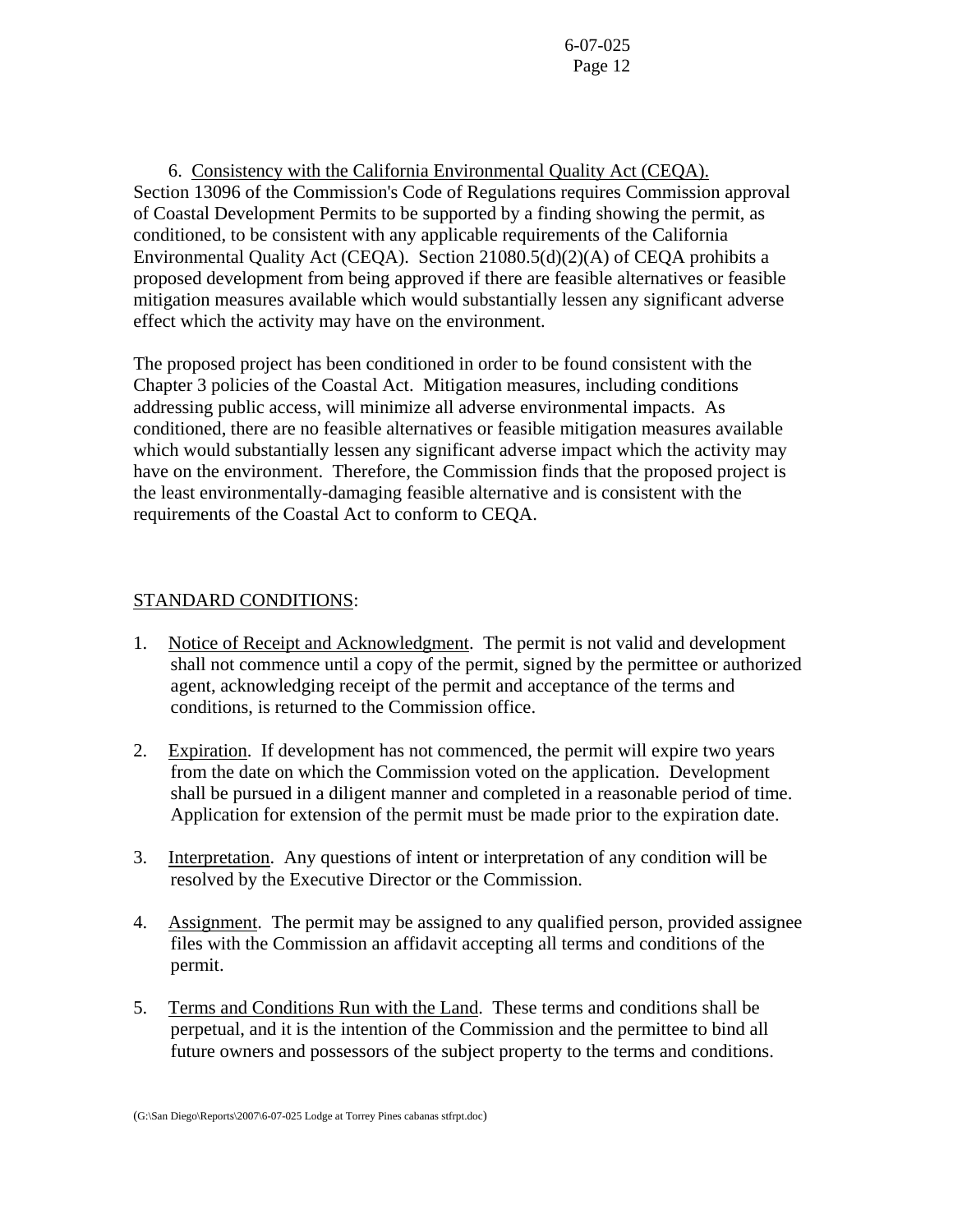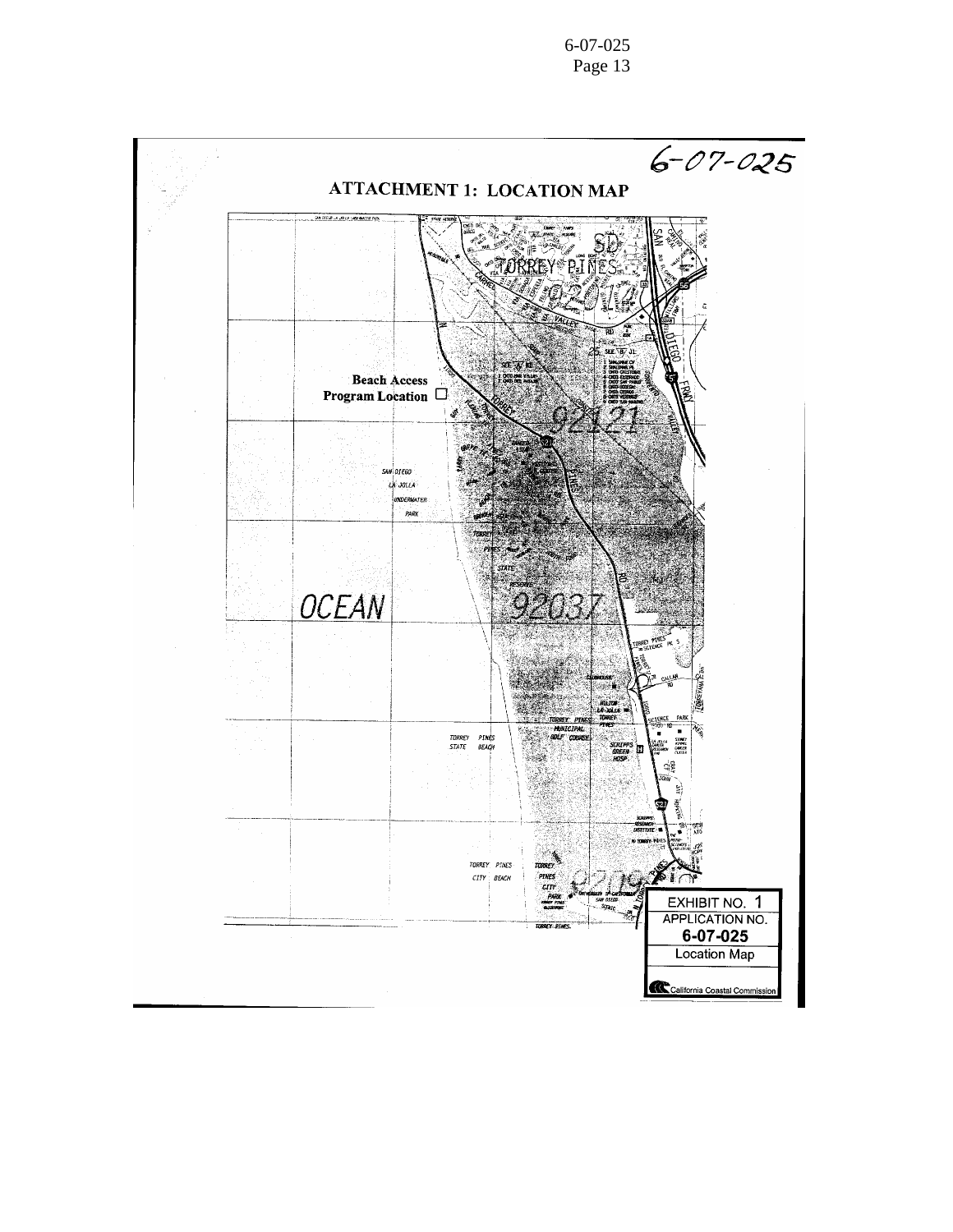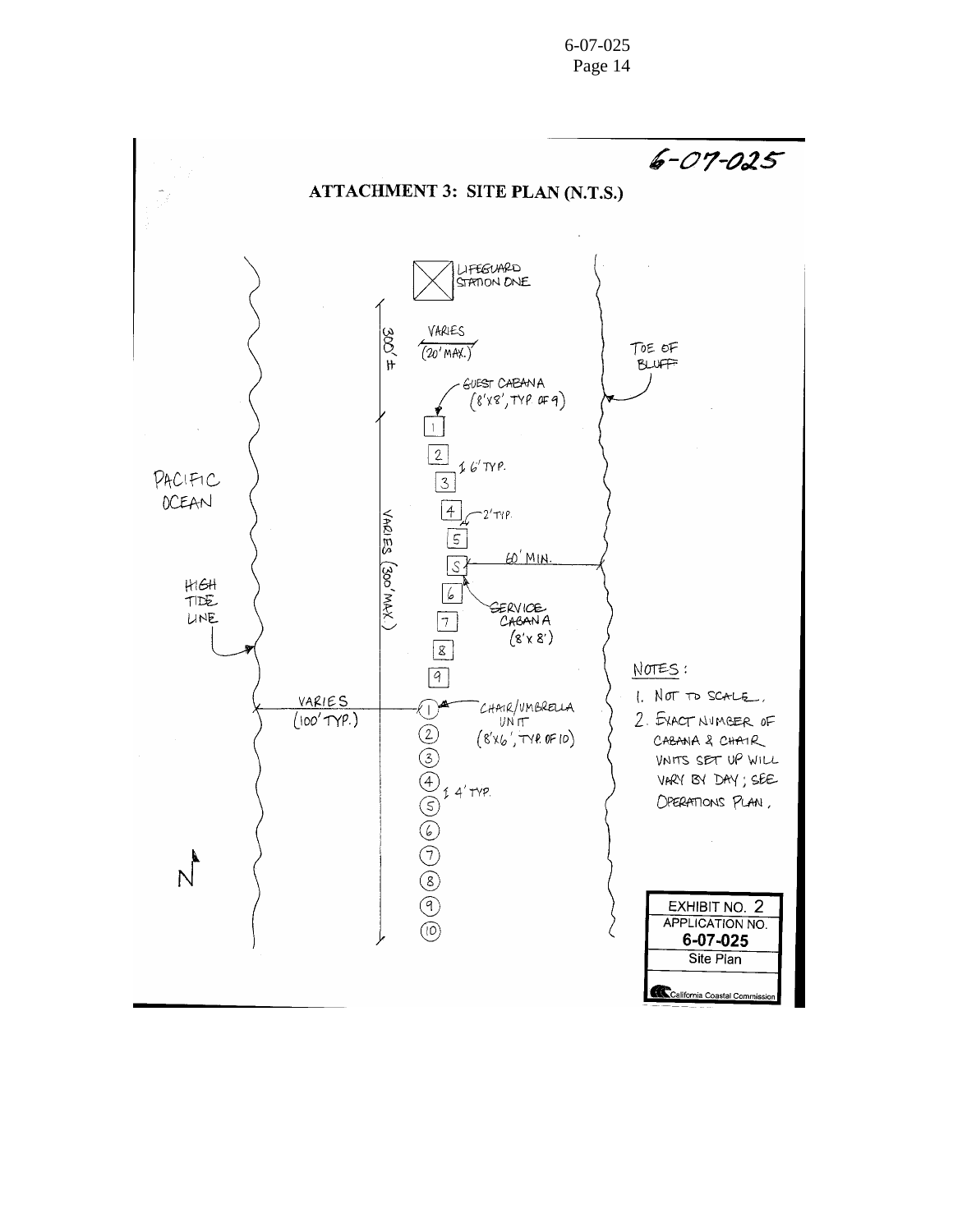$6 - 07 - 025$ Page 15

**CRAIG L. CARLISLE** KIMBERLEY A. CARLISLE **KENDRA A. CARLISLE** 

13515 Benbow Court San Diego, CA 92129 (858) 637-7119 work

APR 0 2 2007

CALIFORNIA<br>COASTAL COMMISSION<br>SAN DIEGO COAST DISTRICT

March 26, 2007

California Coastal Commission c/o Ellen Lirley, Coastal Planner 7575 Metropolitan Drive, Suite 103 San Diego, CA 92108-4402

#### SUBJECT: APPLICATION 306-07-025 TORREY PINES STATE BEACH

Dear Coastal Commission:

We are deeply concerned that the Lodge at Torrey Pines would like to, again this summer, ruin the experience of enjoying the natural beauty of Torrey Pines State Beach with motorized cart traffic up and down the beach setting up facilities and delivering food service, and with the daily placement of cabanas (large tents) and beach chairs along a beautiful secluded stretch of this priceless beach.

We are regular users of Torrey Pines State Beach and have purchased annual passes for the last 20 years. Last summer we were shocked to arrive at the State Beach prior to 8 am and, instead of being able hear gentle sound of the waves and birds, had to listen to the motorized carts run back and forth shuttling the equipment for setting up cabanas, umbrellas, and chairs. After witnessing these gasoline vehicles zipping through the parking lot, running the stop signs. and heading down the pedestrian ramp and onto the beach, we went to the ranger office to complain. Imagine my surprise when we found out they had the blessing of the State Park.

Below are some of our specific concerns regarding this proposed project.

1. The loss of three parking places for their storage containers. Nearly every day during the summer, especially on weekends, cars are waiting at the kiosk to enter the lot once another car leaves. The loss of parking places means more cars will be waiting, idling in line, adding to the air and noise pollution. The application indicates that the hotel guests can be shuttled to the beach, thereby reducing their traffic and parking contribution. However, just because the shuttle is available, doesn't mean that it will be used. In addition, without the project, those individuals might not have even ch go to the beach at all. EXHIBIT NO. 3

chosen Fo APPLICATION NO.

6-07-025 Letters of Opposition 3 letters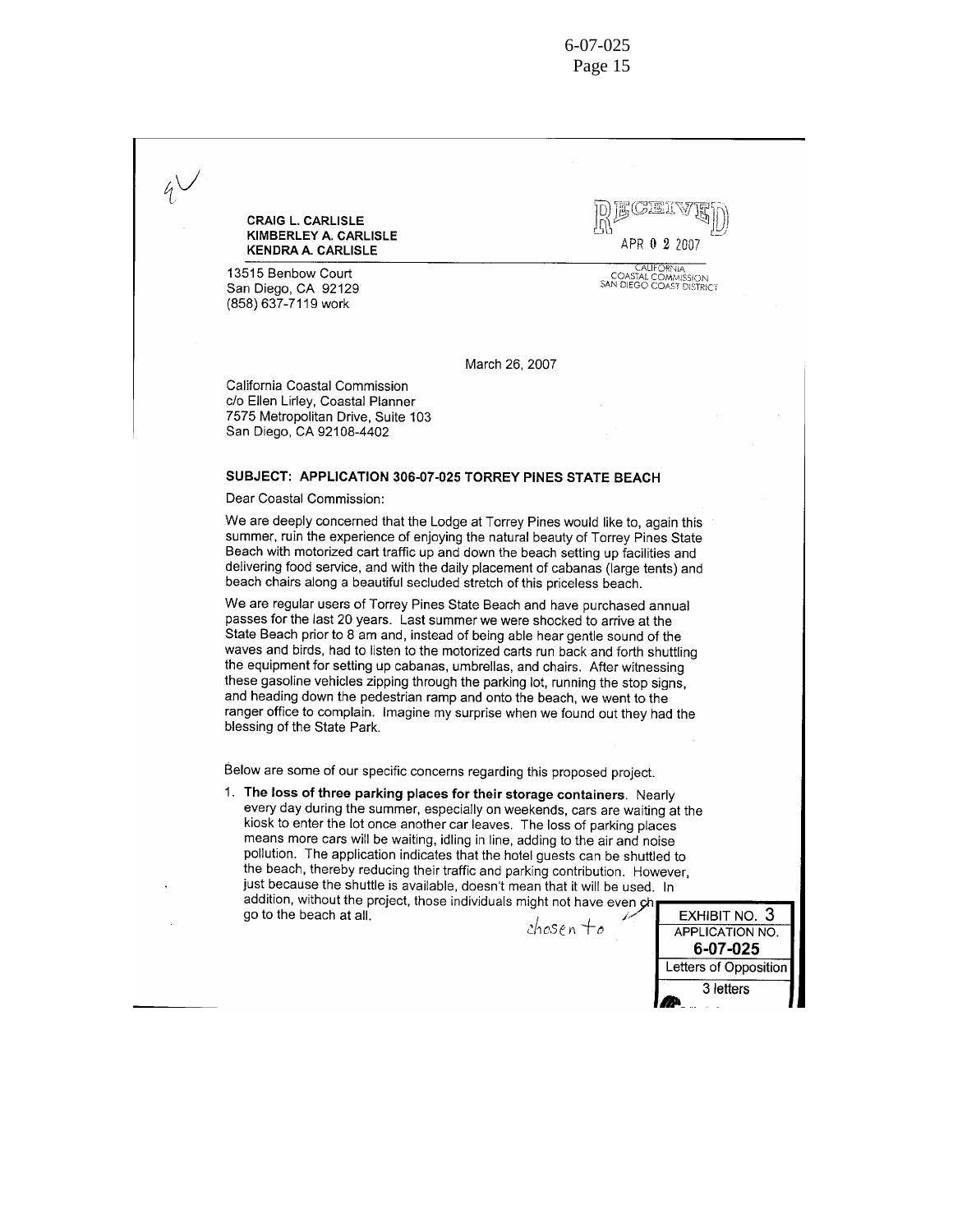

- 3. Increased Air Pollution from the motorized carts and additional vehicles waiting for parking places given three less parking places.
- 4. Visual Pollution. No one wants to see large tents in front of these spectacular cliffs that are untouched by human development. Nor do us beach goers want to see gasoline powered carts on the beach and in the parking lot, or even see the extra activity of workers bring food and drink to a select few down the beach. Imagine laying on the beach somewhere between the parking lot and the cabanas and having extra traffic of personnel and vehicles carting equipment and food back and forth. Each evening the equipment needs to be taken down and carted back to the parking lot storage containers. So also imagine sitting by the ocean at the end of the day watching the sun setting into the ocean with your view interrupted by vehicle traffic carting equipment back to the "compound".

As students of geology, we admire the strata exposed in these towering cliffs every time we visit the beach. Portions of that view will be blocked by 10 large tents. Those cliffs represent millions of years of the earth's history, and the cliffs and the birds that live and perch along them, should not be blocked at all so everyone has the opportunity to enjoy.

- 5. Poor Noticing. We go to Torrey Pines State Beach at least 4 times per month. The only place we saw a notice for this project was on the exit side of the vehicle kiosk, where no one stops or slows down and where there is no foot traffic. The application said the notice was posted in 5 locations but we could only find that one poorly located at the South Beach, where the project is proposed.
- 6. Application Question #10. Question 10 asks if the project is visible from Highway 1. The answer should be YES instead of no. The storage containers and the cabanas can been from scenic Highway 10.
- 7. Access to the general public. This is obviously going to be virtually 100 percent used by hotel guests. Yes, the public can call the concierge at the Lodge and reserve a cabana for \$100 per day. However that is very unlikely given the cost and the logistics (how many of the general public beach goers will call the concierge, or even know where to get the telephone number?).

The application also indicates there will be beach chairs available to the public. However the setup (a row of private cabanas, chairs, and hotel employees) creates an intimidating atmosphere where it is very unlikely for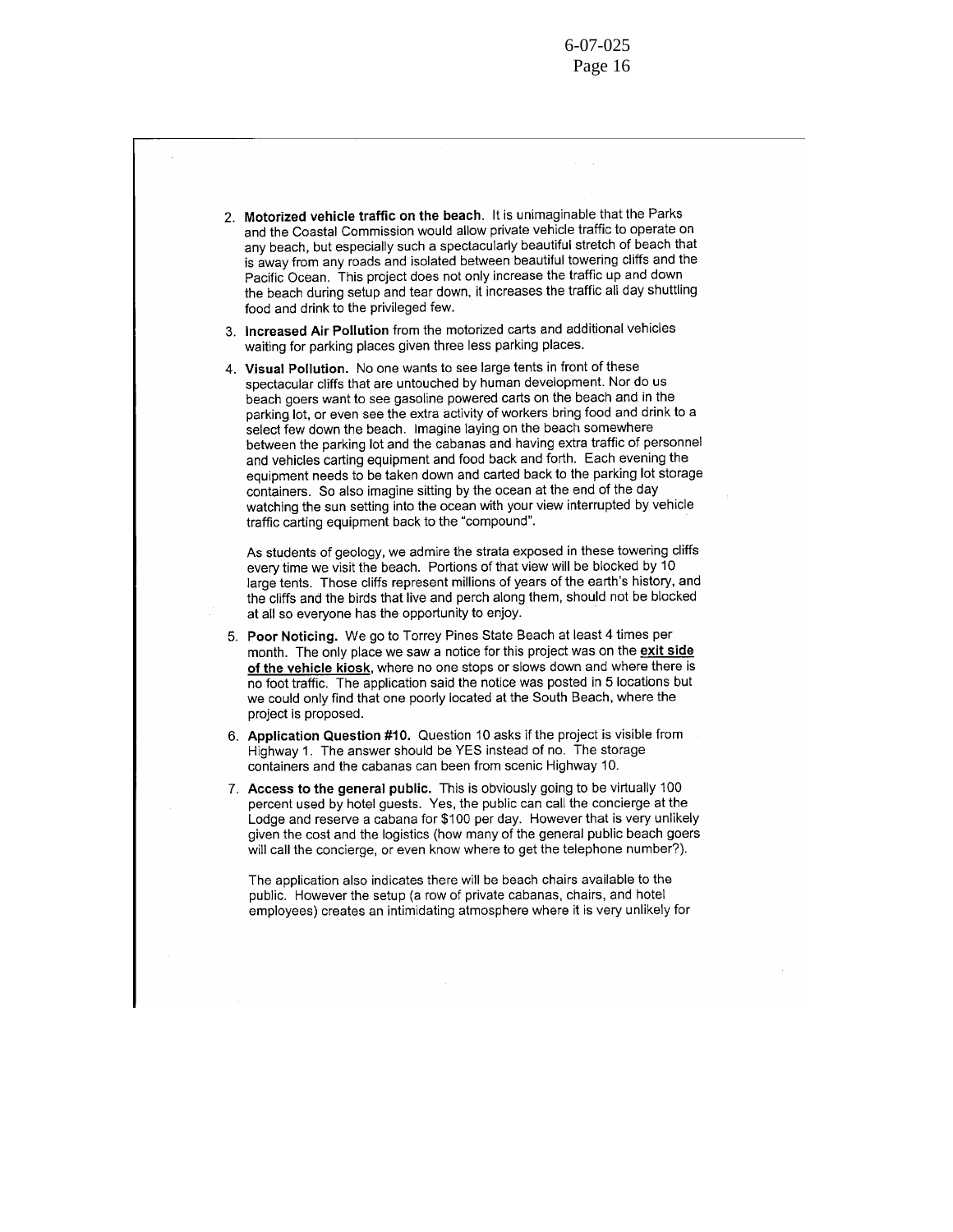the general public to feel free to sit in one of their chairs, even if it happens to be unoccupied by one of the hotel guests.

In addition to the actual footprint of the project, a large portion of the beach adjacent to the cabanas, chairs, and umbrellas will be essentially blocked to access by the general public due to the "intimidation factor" - the general public will not be comfortable walking or setting down in the immediate vicinity of this operation.

8. Loss of enjoyment of solitude and natural beauty. Torrey Pines State Park and Beach, especially the south end, is a rare resource where we can get away from human development only minutes from our city environment by just walking down this isolated stretch of beach. We do not need or want a project that takes away any portion of this priceless beauty.

Attached is a copy of The Lodge at Torrey Pines webpage (www.torreypineslodge.com) that shows the cabanas blocking the view of the cliffs, the coastline, and even blocking a large portion of the beach, thus limiting the path one can take during their beach stroll. Their website also cites activities that include: "Full service, beach front, luxury cabanas." We think that is inconsistent with "protecting public access" to allow this level of private enterprise on a pristine isolated beach.

We strongly urge you to not approve this project that will degrade our coastline and our beach going experience. Approval of this project would be inconsistent with the Coastal Commission's mission to

Protect, conserve, restore, and enhance environmental and human-based resources of the California coast and ocean for environmentally sustainable and prudent use by current and future generations.

The very first photograph in your brochure "California Coastal Commission -Why it exists and what it does" is of a stretch of coast just south of the proposed project. Try to imagine using a similar photo (see attached) with a row of large tents (cabanas) and motorized vehicles in your brochure.

As you are aware, and as indicated in your brochure, the initiative to create the Coastal Commission began when "In 1972, alarmed that private development was cutting off public access to the shore, Californians rallied to "Save Our Coast." We urge you to not allow this private development on this pristine coastline.

We understand that the State Parks are in need of additional revenues. However placing structures and allowing motorized traffic on an undeveloped beach is not the answer. If development is needed, the place for it is within the existing developed area (e.g. a food stand in or adjacent to the parking lot or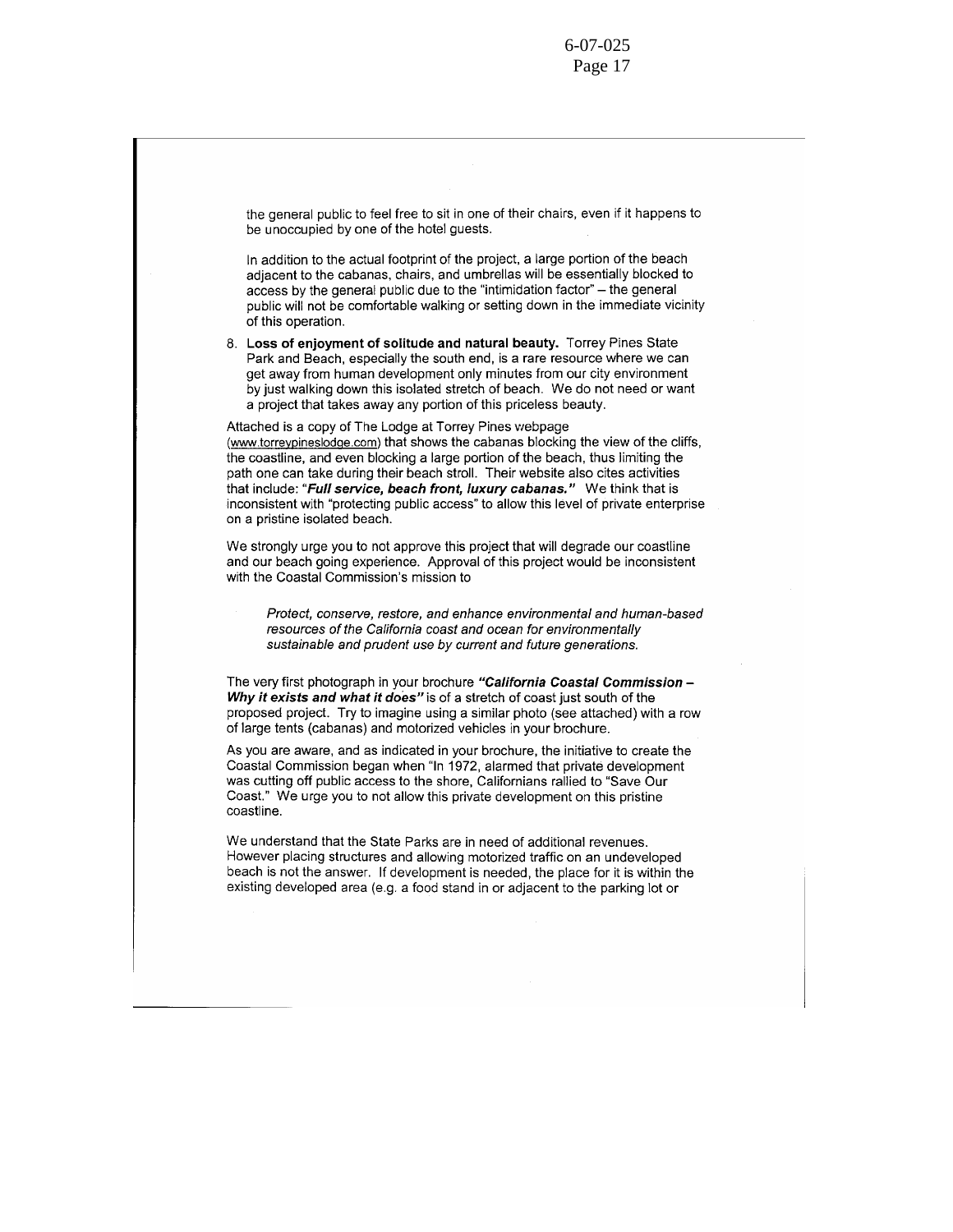existing structures) not on a pristine beach that is away from any roads or other development. Sincerely,<br>Craig Karlisle Kerrotra Carliser<br>Craig L. Carlisle Kimberley Carlisle Kendra Carlisle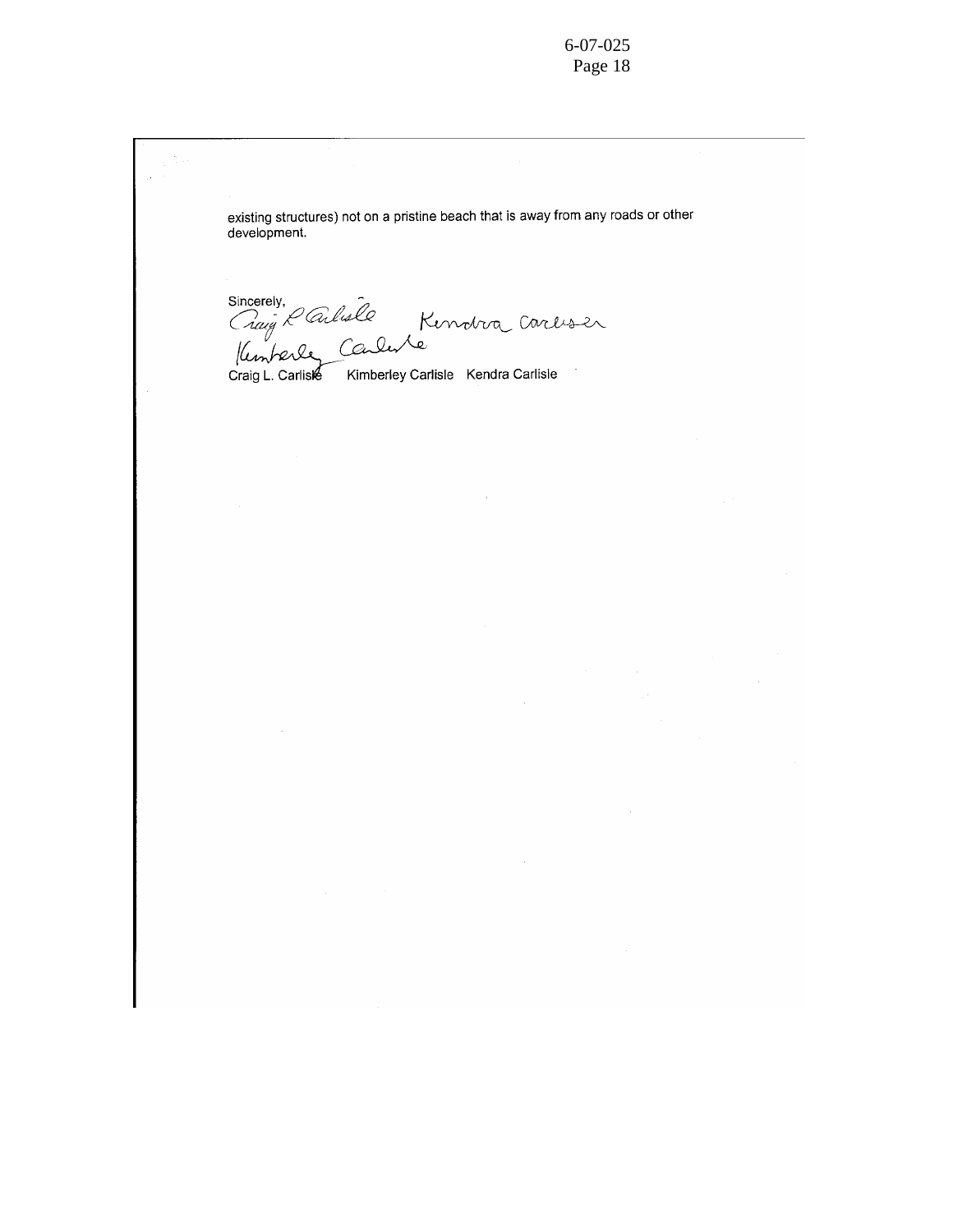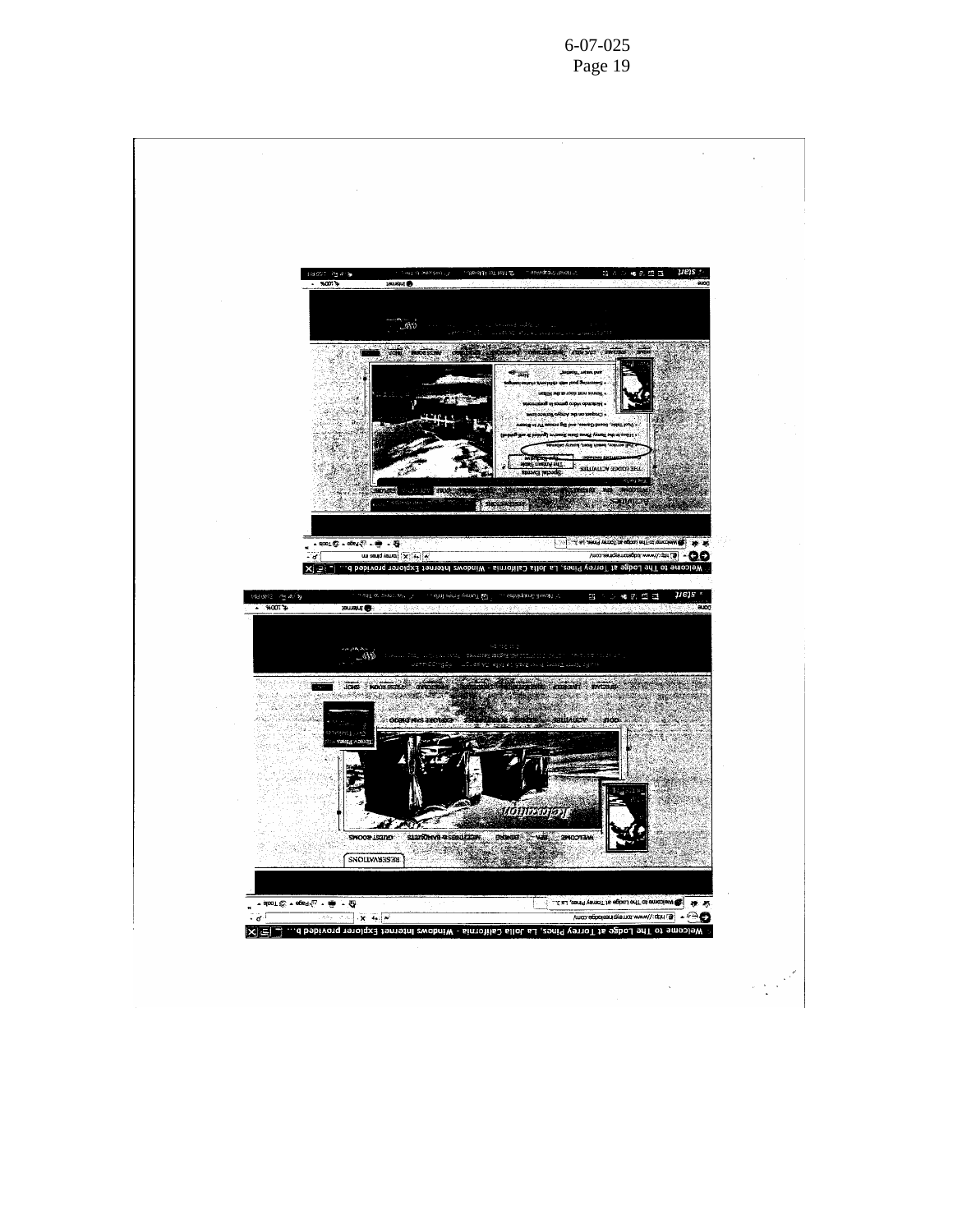$4 - 4 - 07$ From: Linda Parchy  $2500$  69th St. Lemon Grove, CA 11945 Dear Mr Silly, Please de not opprove application The public acress to the beach will be diminished by the strage unists a calames. The use of motorized vehicles to transport calaras to the track is inappropriate became of the pollution stwebuds) Please protect the public access and do not oppone the application of the beach to the public or Sincerely Received APR 06 2007 California Coastal Commission<br>San Diego Coast District